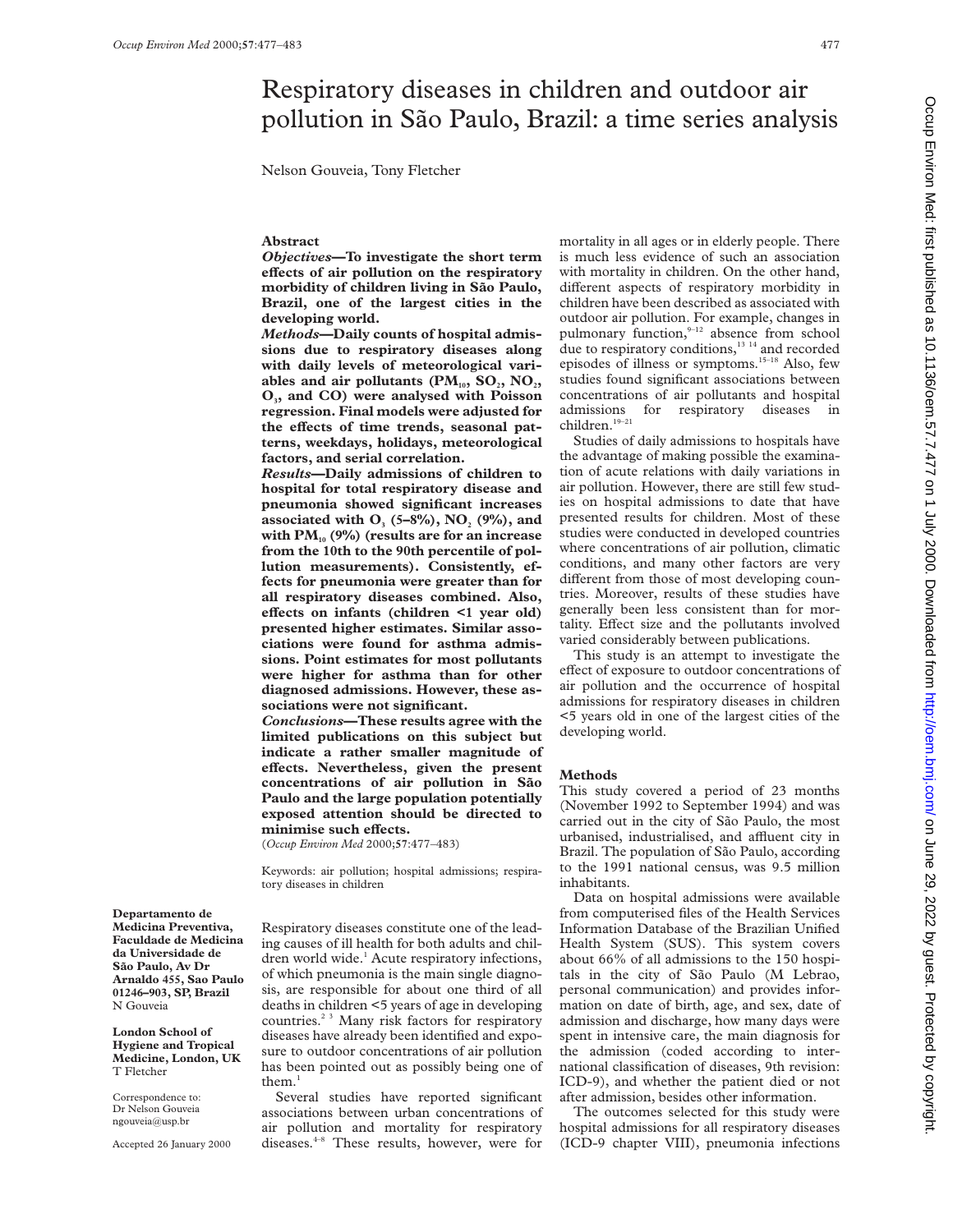(ICD-9 codes 480–486), and asthma or bronchitis (ICD-9 codes 466, 490, 491, 493) for children <5 years of age. Also, admissions due to pneumonia infections were examined for children <1 year of age. Hospital admissions were defined as stays of at least 24 hours in a hospital bed. Admissions of children <28 days old (neonatal) are strongly influenced by perinatal conditions and therefore, were not included in this analysis.

Data on air pollution were available from CETESB, the environmental agency in São Paulo. These data comprised daily values of sulphur dioxide (SO<sub>2</sub>), respirable particles  $(PM_{10})$ , nitrogen dioxide  $(NO<sub>2</sub>)$ , carbon monoxide (CO), and ozone  $(O_3)$ . Data on  $PM_{10}$  and SO<sub>2</sub> were available for 12 and 13 monitoring stations respectively. Other pollutants were only collected in five  $(O_2)$  or four  $(NO_2)$  and CO) stations. A 24 hour period starting at 1600 the previous day up to 1600 on the current day was used to calculate the daily indicators for each pollutant. For  $PM_{10}$  and  $SO_2$  the indicators were daily means (24 hour averages) expressed as  $\mu g/m^3$ . For CO the highest 8 hour moving average expressed in ppm was used. The maximum hourly mean during the 24 hour period and expressed as  $\mu$ g/m<sup>3</sup> was used for  $O_3$  and  $NO_2$ . All available monitoring stations were averaged to produce daily city wide concentrations of each pollutant.

Meteorological data were also collected for the same period and included daily measurements of temperature (mean, maximum, and minimum daily level in °C) and humidity (mean, maximum, and minimum daily levels expressed as percentages).

#### ANALYTICAL METHODS

Linear regression with log transformed outcomes was used first to obtain a baseline or core model with potential confounders. The contribution of each term to the fit of the model was assessed by *F* tests. After establishing these core models, Poisson regression was used to examine the contribution of air pollution variables to the prediction of daily admissions.

Long term temporal trends usually present in time series of health events were adjusted for by linear and quadratic functions of a continuous variable and indicators for years of the

*Table 1 Descriptive statistics for air pollution, meteorological variables and hospital admission data, in Sa˜o Paulo, Brazil, November 1992 to September 1994*

|                           | Mean (SD)     | Percentiles |      |       |       |       |       |       |
|---------------------------|---------------|-------------|------|-------|-------|-------|-------|-------|
|                           |               | Min         | 5    | 25    | 50    | 75    | 95    | Max   |
| $PM_{10} (\mu g/m^3)$     | 64.9 (32.7)   | 18.4        | 31.1 | 42.9  | 55.4  | 75.5  | 131.6 | 231.8 |
| $SO2(\mu g/m^3)$          | 18.3(9.0)     | 3.2         | 7.6  | 11.9  | 16.6  | 22.2  | 35.8  | 61.1  |
| $NO2(\mu g/m3)$           | 174.3 (101.3) | 26.0        | 62.0 | 108.8 | 151.7 | 210.0 | 388.0 | 692.9 |
| CO (ppm)                  | 5.8(2.4)      | 13.0        | 2.6  | 4.1   | 5.6   | 7.1   | 9.9   | 22.8  |
| $O3$ (µg/m <sup>3</sup> ) | 63.4(38.1)    | 4.6         | 12.9 | 35.2  | 57.3  | 85.5  | 136.2 | 194.8 |
| Temperature               | 19.4(3.5)     | 7.0         | 12.7 | 17.3  | 19.8  | 22.0  | 24.4  | 26.3  |
| Relative humidity         | 77.6 (10.6)   | 42.0        | 57.0 | 72.9  | 79.1  | 85.1  | 92.2  | 98.0  |
| Respiratory <5            | 56.1 (18.7)   | 18          | 29   | 42    | 54    | 68    | 91    | 117   |
| Pneumonia <5              | 40.8(15.0)    | 6           | 20   | 30    | 39    | 50    | 70    | 94    |
| Pneumonia <1              | 24.0 (11.4)   | 3           | 9    | 16    | 21    | 30    | 48    | 69    |
| Asthma* <5                | 8.5(3.9)      |             | 3    | 6     | 8     | 11    | 16    | 21    |
|                           |               |             |      |       |       |       |       |       |

\*Asthma and bronchitis.

Missing data for air pollutants:  $PM_{10} = 22$  days (3.2%),  $SO_2 = 22$  (3.2%),  $NO_2 = 340$  (48.6%),  $CO=25$  (3.6%),  $O_3=68$  (9.7%).

study. Seasonal and other cyclical variations were accounted for by the inclusion of sine and cosine waves spanning periods down to 2 months. Short term effects—such as day of the week, bank holidays, and strikes in public transport or in health services—were adjusted for by the inclusion of indicator variables.

To adjust for temperature, initially cross correlation functions of seasonally adjusted residuals were used to identify the best lags at which the effect of temperature was greatest on each series of hospital admissions. Plots of these residuals against measures of temperature at the appropriate lags were examined to help find the shape of the exposure-response relation and therefore aid the choice of appropriate transformations of temperature variables which would provide the best model fit. Functions with different shapes—such as linear, quadratic, two piece linear, three piece linear, and non-linear shapes—were constructed to allow for different patterns of the relation between temperature and hospital admissions. This procedure was an attempt to adjust for the effects of temperature on hospital admissions with sufficient flexibility for the different patterns of this relation but without overspecifying the model.

Single linear and quadratic terms were explored for the daily relative humidity and the one that provided the best fit as judged by *F* tests was included in the final model regardless of the significance of the coefficient.

Spectral analysis and periodograms, plots of residuals, and of predicted values were used at each step to check the adequacy of the modelling and also to update the initial selection of variables used to control confounding. The partial autocorrelation function of the residuals were also examined to assess the presence of any remaining autocorrelation in the data. Simple Poisson regression models allowing for overdispersion or autoregressive log linear regression models with Poisson errors were used according to the presence or not of autocorrelation in the residuals. Regression coefficients (95% confidence intervals (95% CIs)) for each specific exposure were then obtained. All the statistical procedures were implemented in SAS with emphasis on the econometric and time series (ETS) module.<sup>22</sup>

#### **Results**

Descriptive statistics for the daily values of air pollution, meteorological variables, and hospital admission data are shown in table 1. Each air pollutant was unavailable for at least a few of the days covered by this study, but  $NO<sub>2</sub>$  had a very high proportion (nearly half) of missing data. This was due to technical problems and occurred mainly during the last months of the study period, which were therefore, excluded from the analysis for that pollutant. The available data showed that concentrations of  $NO<sub>2</sub>$ were above the recommended World Health Organisation (WHO) guideline<sup>23</sup> of 190  $\mu$ g/m<sup>3</sup> on >25% of the days. Other pollutants had only a few days above the recommended guideline concentrations.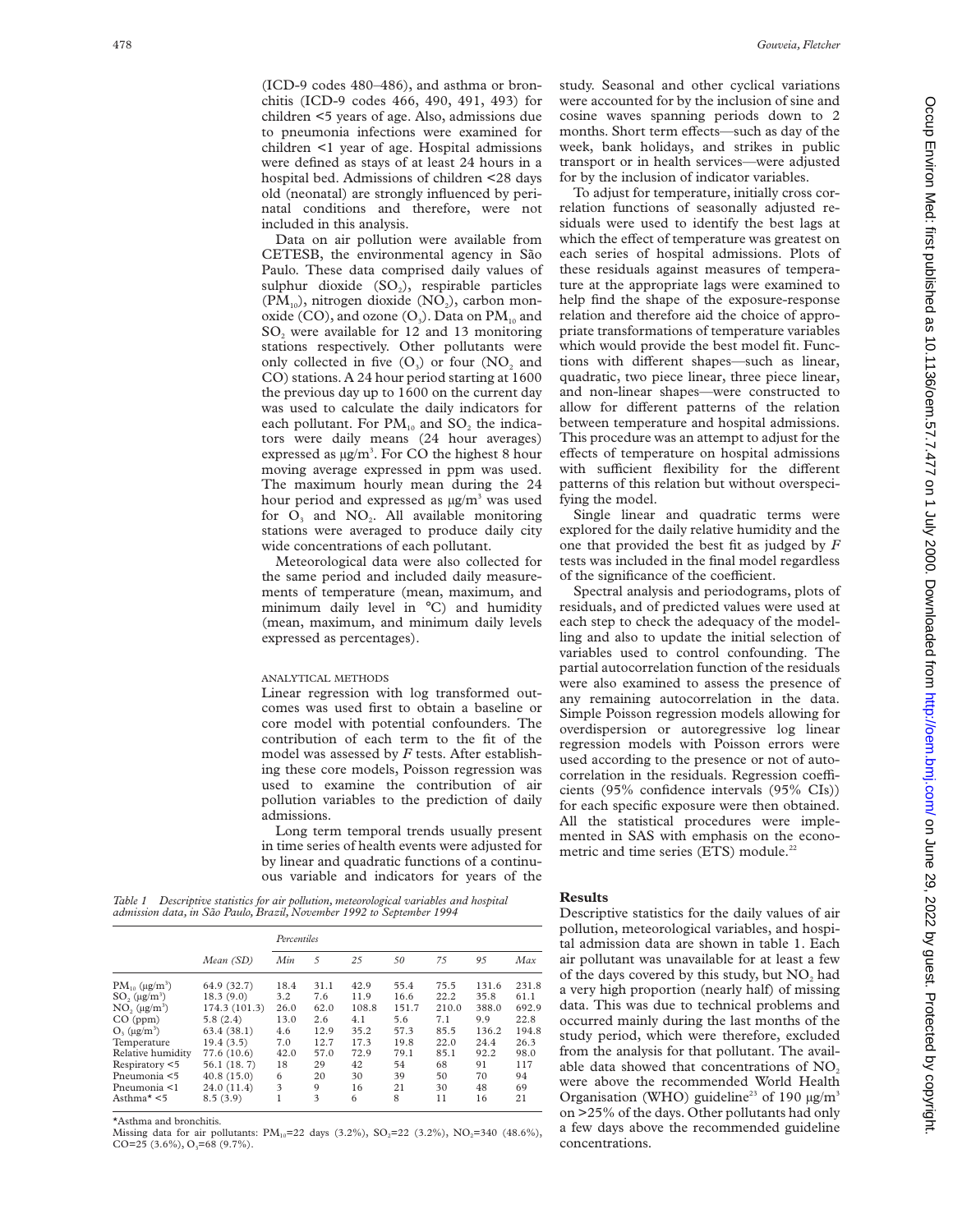*Table 2 Pearson correlation coeYcients between air pollution variables in Sa˜o Paulo, Brazil, November 1992 to September 1994*

|                                                         | SO <sub>2</sub> | NO <sub>2</sub> | CO                   | Ο,                                     |
|---------------------------------------------------------|-----------------|-----------------|----------------------|----------------------------------------|
| $PM_{10}$<br>SO <sub>2</sub><br>$N\overline{O}$ ,<br>CO | 0.72            | 0.40<br>0.37    | 0.63<br>0.65<br>0.35 | $0.001*$<br>$0.08*$<br>0.25<br>$-0.16$ |

\*Correlations not significant.

The Pearson correlation coefficients among air pollutants are presented in table 2. As can be seen most air pollutants are positively correlated. However, whereas  $PM_{10}$  and  $SO_2$  had a relatively high correlation,  $O<sub>3</sub>$  was not highly correlated with any other pollutant.

After decomposing the raw series of hospital admissions with spectral analysis and plotting the periodogram, the characteristic pattern of seasonality present in these data was observed. Large periodicities for periods around and above 1 year and 1 week were evident (fig 1).

In general, lagged effects of temperature seemed to have a greater effect than measures taken on the same day. For admissions from all respiratory causes and from pneumonia the effect of temperature was larger when lagged by 1 day, and for asthma a lag of 3 days provided the best fit. For pneumonia in infants <1 year old, measures of temperature on the same day provided the best fit.

After performing all the adjustments for temporal, cyclical, and meteorological patterns, the residuals of the final adjusted models were plotted against the period to examine if there were signs of temporal and seasonal patterns still unaccounted for. As observed in the example of figure 2 the core model seems successful in controlling for all these patterns.

After all these adjustments, the residuals from the core model were then re-checked for the possibility of any remaining autocorrelation which would be adjusted for with autoregressive models. We found that some of the models had no remaining autocorrelation after the filtering procedures. Others had autocorrelation of first order but with a low coefficient.

Finally, the exposure variables were entered one at a time into the final core models produced for each outcome. Poisson regression models allowing for overdispersion, and when necessary, for autocorrelated errors were used. Relative risks (RRs) were calculated for an increment from the 10th to the 90th percentile in concentrations of each air pollutant. Daily variations in concentrations of all pollutants showed positive associations with hospital admissions for all respiratory diseases in children <5 years old. The coefficient estimate for  $O<sub>3</sub>$  reached the significant 5% level, whereas for  $NO<sub>2</sub>$  it was of borderline significance (table 3).



*Figure 1 Periodogram of the residuals of unfiltered log transformed data for hospital admissions from all respiratory causes in children <5 years old. The vertical dotted line refers to a frequency equivalent to a period of 2 months.*



*Figure 2 Plot of the residuals of admissions for all respiratory causes from the core model adjusting for long and short term temporal trends, plus meteorological variables versus time. A non-parametric smooth curve was plotted through the data to indicate any remaining seasonal variability in the data.*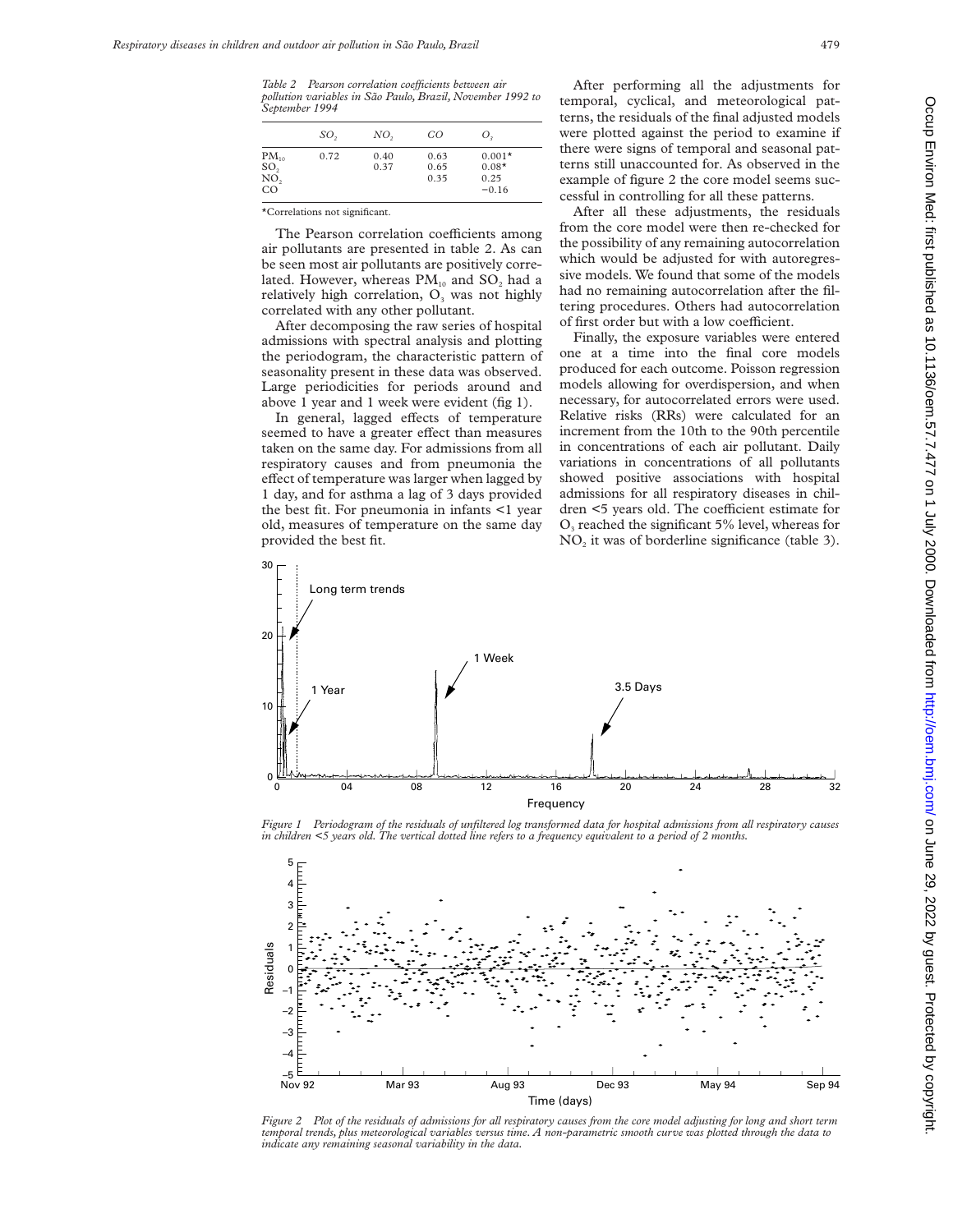*Table 3 Adjusted RRs of hospital admission for respiratory diseases in children <5 and <1 year old (RRs are for an increase from the 10th to the 90th percentile in daily concentrations of each pollutant)*

| $PM_{10}$<br>$1.052 \uparrow (0.923 - 1.198)$<br>$1.040(0.985-1.099)$<br>$1.050(0.984 - 1.121)$<br>$1.094(1.013 - 1.180)$                                                                                                                                                                                                                                                                                                                                                     |  |
|-------------------------------------------------------------------------------------------------------------------------------------------------------------------------------------------------------------------------------------------------------------------------------------------------------------------------------------------------------------------------------------------------------------------------------------------------------------------------------|--|
| SO,<br>$1.024*$ (0.961-1.091)<br>$1.038*$ (0.983-1.096)<br>$1.106 \uparrow (0.981 - 1.247)$<br>$1.071(0.998 - 1.149)$<br>NO,<br>$1.107$ + $(0.940 - 1.300)$<br>$1.063(0.999-1.132)$<br>$1.093(1.016-1.177)$<br>$1.091(0.996 - 1.193)$<br>$1.076(1.014-1.142)$<br>$1.011\pm(0.899-1.136)$<br>O <sub>3</sub><br>$1.054(1.003-1.107)$<br>$1.070(0.993 - 1.152)$<br>CO<br>$1.035$ + $(0.975 - 1.099)$<br>$1.017(0.971 - 1.065)$<br>$1.081(0.980 - 1.192)$<br>$1.015(0.961-1.071)$ |  |

\*lag=1 day; †lag=2 day.

10th to 90th percentiles were:  $PM_{10} = 98.1 \mu g/m^3$ ,  $SO_2 = 27.1 \mu g/m^3$ ,  $NO_2 = 319.4 \mu g/m^3$ ,  $O_3 = 119.6 \mu g/m^3$ ,  $CO = 6.9 \mu g/m^3$ 



*Figure 3 Relative risks (RR) (95% CI) for admissions from asthma in children <5 years old for a change in daily concentrations of pollutants from the 10th to the 90th percentile. EVect at the same day (left), lagged 1 and 2 days (middle and right respectively).*

The effects of other pollutants were also positive but not significant. The effects were larger for exposures on the same day for  $\text{PM}_{\scriptscriptstyle{10}}$ ,  $NO_2, O_3$ , and CO and on a lag of 1 day for  $SO_2$ . As explained in the methods section, measures of air pollutants on a certain day already include one third of a day lag as measurements started at 1600 the previous day. An increase from the 10th to the 90th percentile in concentrations of  $O_3$  and  $NO_2$  corresponded to a 5% and 6% increase in admissions respectively for respiratory diseases in children <5 years old.

For more specific causes of respiratory admissions—such as pneumonia—in the children <5 year old, again all studied pollutants showed positive effect estimates. Moreover, the magnitude of the effects was usually higher than for admissions for all respiratory diseases although only  $O_3$  and  $NO_2$  reached significance. An increase in  $NO<sub>2</sub>$  from the 10th to the 90th percentile was associated with a 9% increase in hospital admissions for pneumonia in children  $\leq$ 5 years old. For  $O_3$  this increase was estimated to be 8%.

When analysing the admissions for pneumonia among infants (excluding neonatal cases) it was noted that the risk estimates for  $PM_{10}$ , CO, and SO <sup>2</sup> were even higher than for all children  $<$  5 years old whereas for  $NO<sub>2</sub>$  and  $O<sub>3</sub>$  they were similar. The effect for  $PM_{10}$  was significant (9% for the 10th to the 90th percentile increase), and all the other pollutants except CO were of borderline significance.

It should be noted that the effects of exposure to air pollution on admissions for all respiratory causes and for pneumonia infections were generally greater at lag zero (with exposures on the same day) for most pollutants, and lagged by 1 day for  $SO<sub>2</sub>$ . By contrast, for pneumonia admissions in infants <1 year old, SO<sub>2</sub> showed a larger effect with measures on the same day, and CO when lagged by 2 days. The somewhat lower RRs shown for CO for all these outcomes should also be noted.

In the analysis of admissions for asthma and bronchitis, the lag with the strongest effect was, with the exception of CO, 2 days (fig 3), a different pattern from that evident for other respiratory diseases. The point estimates were higher than for admissions for all respiratory diseases combined for  $SO_2$  and  $NO_2$ . For example, an increase from the 10th to the 90th percentile in concentrations of these two pollutants is associated with about an 11% increase in daily admissions. However, none of these coefficients were significant at the 5% level.

We then performed analyses in which the effect of each pollutant that was significant on its own in any of the models was examined with other pollutants (table 4). When both  $O_3$  and  $\text{PM}_{10}$  were considered in different models with NO<sub>2</sub>, their effect estimates increased by a third or more whereas NO <sup>2</sup> showed reduced estimates. Moreover, when  $O_3$  and  $PM_{10}$  were included in the same model,  $O_3$  showed a decrease on its estimated coefficient whereas  $PM_{10}$  again showed an increase. Decreases in effect estimates for NO<sub>2</sub> were larger when  $PM_{10}$ was present in the model.

In a model considering all three pollutants,  $O_3$  and  $PM_{10}$  still showed increases, although they were smaller, in their estimated effects but the estimate for  $NO<sub>2</sub>$  decreased. Also, it has to be pointed out that estimates for  $O_3$  were either significant or of borderline significance in all multipollutant models. Similar results were found for other outcomes.

To examine whether the association between air pollutants and hospital admissions for children could vary by season, even after adjustments for seasonality and other weather related variables, interaction terms between season and single air pollutants were introduced into the model for all respiratory admissions in children <5 years old. Due to the weather charac-

*Table 4 Adjusted RRs of hospital admission for respiratory diseases in children <5 in single and multipollutant models (RRs are for an increase from the 10th to the 90th centile in daily concentration of each pollutant)*

|                        | $(PM_{10}$ and $NO_2)$                                                                                                                                  | $(PM_{10}$ and $O_2)$  | Three pollutant model                                                  |
|------------------------|---------------------------------------------------------------------------------------------------------------------------------------------------------|------------------------|------------------------------------------------------------------------|
| $1.050(0.985 - 1.120)$ | $1.058(0.962 - 1.160)$<br>$1.043(0.972 - 1.119)$                                                                                                        | $1.058(0.993 - 1.128)$ | $1.044(0.946-1.151)$<br>$1.035(0.963 - 1.113)$<br>$1.065(0.999-1.134)$ |
|                        | Single pollutant model<br>(NO, and O <sub>2</sub> )<br>$1.040(0.985 - 1.099)$<br>$1.063(0.999 - 1.132)$<br>$1.054(1.003-1.107)$<br>$1.071(1.008-1.139)$ |                        | $1.045(0.994-1.099)$                                                   |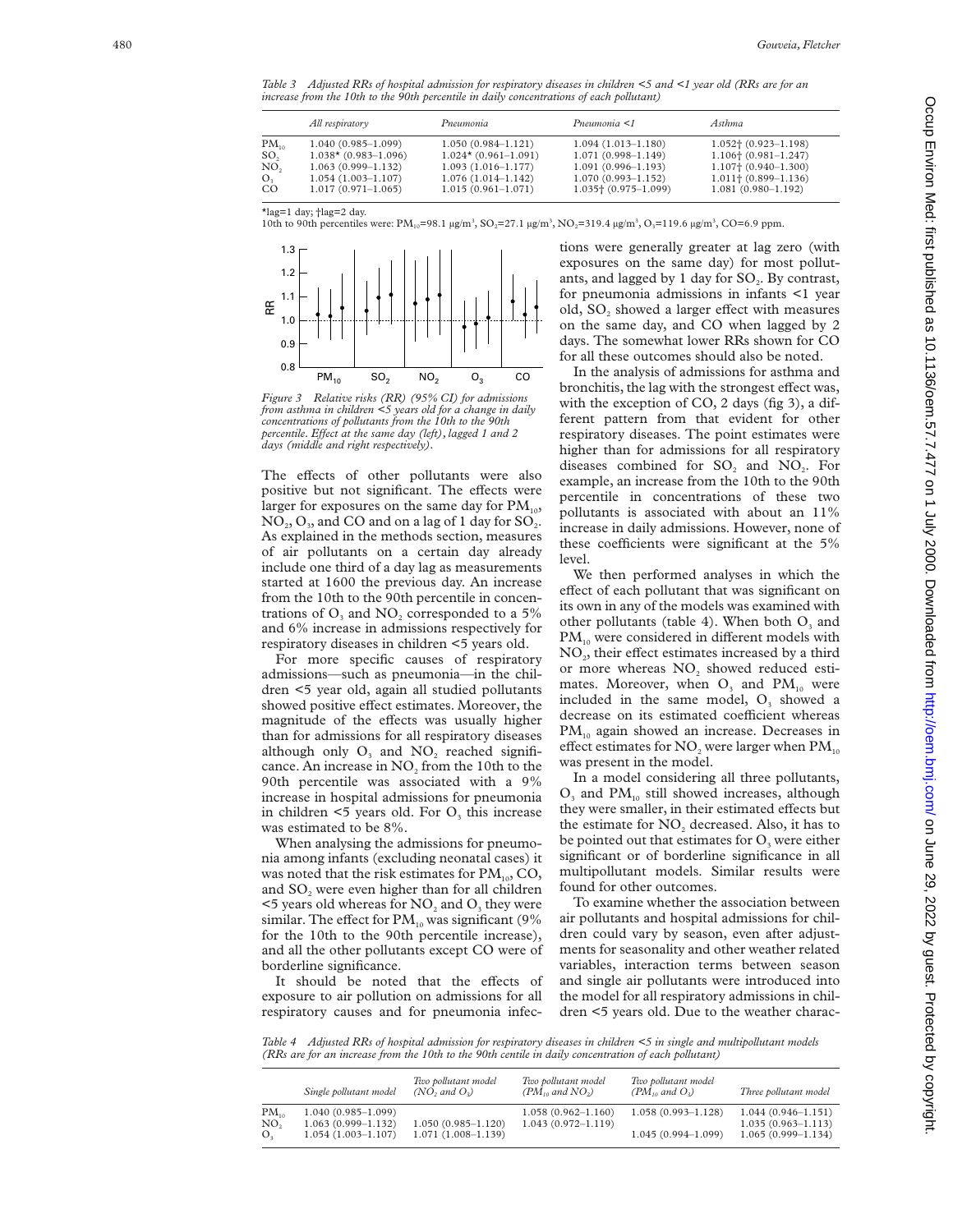

*Figure 4 Relative risks (95% CI) for respiratory admissions in children <5 years of age for an increase from the 10th to the 90th percentile in concentrations of pollutants by season (c=cool and w=warm season).*

teristics of São Paulo it was decided to explore the effect modification by season, dividing the calendar year into only two categories—cool and warm. Most of the pollutants presented greater effect estimates during the cool season (May-October), with the exception of  $NO<sub>2</sub>$ , the effect of which was higher during the warm season (fig 4). However, it has to be pointed out that the interactions of each air pollutant and season were not significant at the 5% level.

#### **Discussion**

This study found indications that current ambient air pollution concentrations in the city of São Paulo have short term adverse effects on children's respiratory morbidity assessed through admissions to hospitals. Although use of health services has been previously used in time series studies of air pollution, there are specific issues that deserve discussion.

One concern is the possibility of selection and information bias. Private hospitals covered by private health insurance were not part of the information system used in this study. Thus, the wealthier portions of the population are likely to be underrepresented. Also, admission to the hospital can be affected by the availability of beds, which may depend on some independent event acting possibly on a different timescale.<sup>24</sup>

However, although selected, this study population acts as its own control in a time series study, minimising the possibility of bias. The possible constraints in the availability of hospital beds were also not expected to be correlated with concentrations of air pollutants. Thus, neither aspect is likely to bias this time series study.

Another concern is the quality of the information on each hospital admission, especially the one related to the diagnosis. A previous study has examined this issue comparing the information provided by the computerised files used here against recorded information of each patient available at the hospitals.<sup>25</sup> They found considerable agreement, especially for diagnosis and demographic variables. Moreover, it is not expected that the quality of the information on each admission will vary on a daily basis, nor will it be correlated with air pollution.

In summary, this study found that when air pollution concentrations in São Paulo were increased on the same day, or on the previous day, an increase in the admissions of children to hospital was found. These associations were found for admissions for all respiratory diseases and for pneumonia infections in children <5 years old and infants. Consistently, effects for pneumonia were greater than for all respiratory diseases combined. Also, effects on infants <1 year old also presented higher estimates. There was also some weaker evidence of similar associations with admissions for asthma.

Associations between hospital admissions for respiratory diseases and air pollution have already been reported.<sup>19 21 26-33</sup> However, most of these studies were conducted in developed countries and refer to hospital admissions of adults. Only few such studies considered the issue of effects of air pollution on hospital admissions of children, and even fewer in a developing country.

Our findings accord with this limited epidemiological literature. However, the size of the effects found in this study were somehow smaller than most published studies. A recent meta-analysis reported RRs of 1.06 and 1.13 for a 100  $(\mu g/m^3)$  increase in concentrations of  $O_3$  and  $PM_{10}$  respectively,<sup>34</sup> whereas in the present study we found an RR of 1.04 for the same increase in each pollutant. Studies on mortality relative to air pollution carried out in developing countries have also reported smaller effects than the ones usually found in the United States or Europe.<sup>35 36</sup> It should be noted that a smaller effect of air pollution on mortality has also been described in an as yet unpublished study conducted in São Paulo.

Reasons for such differences deserve further consideration. We might speculate that differences in weather characteristics between most developed and developing countries could influence the composition of the pollution mix and therefore, its effect on human health. Another possibility is that populations in developing countries, especially vulnerable groups such as young children, usually experience other competing causes of morbidity, which are together more important than air pollution. Therefore, population susceptibility to the effects of exposure to air pollution might be different between developed and developing countries.

This study also found that effect estimates for most pollutants were higher for asthma admissions than for other causes of respiratory diseases. However, the 95% CIs were much wider and none of these relations reached significance.

Previous studies relating air pollution to admissions to hospital for asthma or other wheezy conditions have shown conflicting results even when using identical methodology.32 37 38 However, there are some studies reporting positive associations between  $O_3$  or  $PM_{10}$  and hospital admissions or emergency room visits for asthma in children.<sup>21</sup> 39–41

The failure to find a significant association between air pollution and asthma admissions in this study might be attributed to insufficient power. The median daily number of admissions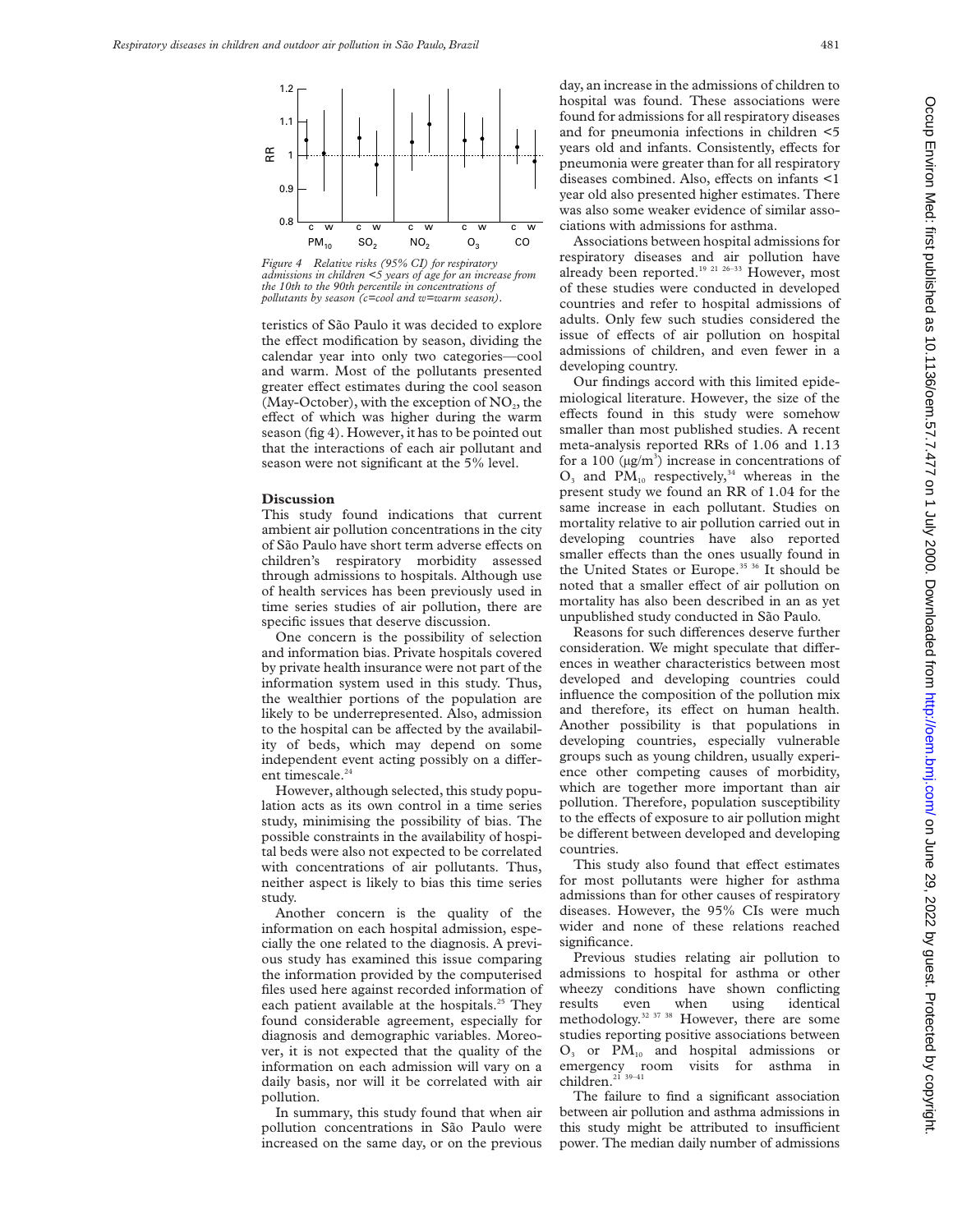for asthma and bronchitis was only eight compared with 39 for pneumonia.

Also, this study was concerned with acute effects of air pollution on exacerbating asthma attacks, and not the initiation of asthma. However, admissions to hospital would essentially reflect the more severe cases of asthma. Less severe cases are very likely to be larger in number, to be treated at the emergency room, and be discharged home. Such cases, therefore, are not included in the hospital admissions dataset.

It could also be that air pollution has relatively little effect on asthma admissions. Recent studies have shown that rapid increases in attendance with asthma in hospitals (asthma epidemics) are associated with grass pollen released before and during thunderstorms and not with air pollution. $42-44$ 

In our study we found associations between admissions for all respiratory diseases and for pneumonia with concentrations of  $\text{PM}_{10}$ , NO<sub>2</sub>, and O 3. Similar associations have been reported for  $\mathrm{SO}_{2^2}{}^{26\,\, 27}$   $\mathrm{CO},^{28}$  and  $\mathrm{NO}_{2^2}{}^{29}$  but more consistently for  $O_3^{26-28}$  30-32 and  $PM_{10}^{19}$ ,  $^{21}$  28 31-33

However, the question of which pollutant or pollutants are the ones more strongly associated with health effects is not yet resolved. Previous attempts to isolate the individual effects of different air pollutants proved to be a difficult  $task<sup>45</sup>$  mainly due to the high collinearity usually present among pollutants in the air.

In this study the correlation among pollutants, although positive, was not particularly high. Also, O<sub>3</sub> was poorly correlated with most other pollutants. We tried to separate the effects of the different pollutants exploring models with more than one pollutant and found that the effects of  $PM_{10}$ , NO<sub>2</sub>, and O<sub>3</sub> changed when they were included in pairs or all together in the same model. The coefficient estimate for  $\text{PM}_{10}$ , and especially for  $\text{O}_3$  showed a more stable behaviour than the estimates for  $\mathrm{NO}_2^{\vphantom{\dagger}}$ 

To interpret such results we need to consider that if one pollutant was acting only as a proxy for the other with no contribution of its own, it would be expected that its effect would become very small in a two pollutant model whereas that of the other would remain unchanged. The large fall in the magnitude of the coefficient estimate for NO<sub>2</sub> suggests that this pollutant is less likely to be acting as a risk factor for hospital admissions in children. It is possible that  $O_3$  and  $PM_{10}$  have independent effects on the respiratory admission of children in the city of São Paulo.

However, it should be pointed out that measurements of NO <sup>2</sup> showed the highest proportion of missing data for the analysis of hospital admissions. Also, the analyses for the multipollutant models were restricted to the periods when NO <sup>2</sup> was available. But more importantly, pollutants in the air constitute a complex mixture, the components of which may interact with one another in their effects on human health.

The fact that any of the pollutants found to be associated with hospital admissions can be simply acting as a proxy for another or just indicators of a complex mixture of air pollutants make it difficult to conclude that a single component of air pollution is causally associated with adverse effects on human health.

Taking these points into account, this study indicates that concentrations of outdoor air pollution have observable effects on respiratory morbidity in a special susceptible population children <5 years of age. Although such effects seem to be smaller than those previously reported elsewhere they still have an important impact on public health due to the large population potentially exposed in a city like São Paulo. Future studies should attempt to confirm these findings and explore in more depth the differences in magnitude of effects among different populations.

Early versions of this manuscript have received helpful comments from Mr Stephen Bremner. This work was supported by grant number 201310/91–0 from the Brazilian Research Council (CNPq).

- 1 Grahan N. The epidemiology of acute respiratory infections in children and adults: a global perspective. *Epidemiol Rev* 1990;**12**:149–78.
- Exercise M, Ronsmans C, Campbell H. The magnitude of mortality from acute respiratory infections in children mortality from acute respiratory infections in under 5 years in developing countries. *World Health Stat Q*
- 1992;**45**:180–91. 3 World Health Organization. *1991: World health statistics annual*. Geneva. WHO, 1992.
- 4 Schwartz J. Total suspended particulate matter and daily mortality in Cincinnati, Ohio. *Environ Health Perspect*<br>1994;102:186–9.
- 1994;**102**:186–9. 5 Pope CA, Schwartz J, Ransom MR. Daily mortality and PM10 pollution in Utah Valley. *Arch Environ Health* 1992;**47**:211–7.
- 6 Schwartz J, Dockery DW. Increased mortality in Philadelphia associated with daily air pollution concentrations. *Am Rev Respir Dis* 1992;**145**:600–4.
- 7 Schwartz J. What are people dying of on high air pollution
- 8 Anderson HR, Ponce de Leon A, Bland JM, *et al.* Air pollution and daily mortality in London: 1987–92. *BMJ* 1996;**312**:665–9.
- 9 Spektor DM, Hofmeister VA, Artaxo P, et al. Effects of heavy industrial pollution on respiratory function in the children of Cubatao, Brazil: a preliminary report. *Environ*
- *Health Perspect* 1991;**94**:51–4.<br>
10 Peters A, Goldstein IF, Beyer U, *et al*. Acute health effects of<br>
exposure to high levels of air pollution in eastern Europe.<br> *Am J Epidemiol* 1996;**144**:570–81.
- 11 Hoek G, Fischer P, Brunekreef B, et al. Acute effects of ambient ozone on pulmonary function of children in The Netherlands. *Am Rev Respir Dis* 1993;**147**:111–7.
- 12 Pope CA, Dockery DW. Acute health effects of PM<sub>10</sub> pollution on symptomatic and asymptomatic children. *Am Rev Respir Dis* 1992;**145**:1123–8. 13 Ransom MR, Pope CA. Elementary school absences and
- PM10 pollution in Utah Valley. *Environ Res* 1992;**58**:204–
- 19. 14 Romieu I, Lugo MC, Velasco SR, *et al*. Air pollution and school absenteeism among children in Mexico City. *Am J*
- *Epidemiol* 1992;**136**:1524–31. 26. Air pollution and respiratory symptoms in preschool<br>al. Air pollution and respiratory symptoms in preschool<br>children. Am Rev Respir Dis 1992;145:42–7.
- 16 Jaakkola JJ, Paunio M, Virtanen M, et al. Low-level air pollution and upper respiratory infections in children. *Am J Public Health* 1991;**81**:1060–3.
- 
- 17 Sobral HR. Air pollution and respiratory diseases in children in Sao Paulo, Brazil. *Soc Sci Med* 1989;**29**:959–64. 18 Dockery DW, Speizer FE, Stram DO, *et al*. E Vects of inhalable particles on respiratory health of children. *Am Rev Respir Dis* 1989;**139**:587–94.
- 19 Pope CAII. Respiratory hospital admissions associated with PM10 pollution in Utah, Salt Lake, and Cache Valleys. *Arch Environ Health* 1991;**46**:90–7.
- 20 Xu X, Li B, Huang H. Air pollution and unscheduled hospital outpatient and emergency room visits. *Environ Health Perspect* 1995;**103**:286–9.
- 21 Pope CA. Respiratory disease associated with community air pollution and a steel mill, Utah Valley. *Am J Public Health* 1989;**79**:623–8.
- 22 SAS Institute. *SAS/ETS software: applications guide 1. Time series modelling and forecasting, financial reporting, and loan analysis, version 6.* Cary, NC: SAS Institute, 1991.
- 23 CETESB. *Relatorio de Qualidade do Ar no Estado de Sao Paulo-1995.* Sao Paulo: Companhia de Tecnologia de Saneamento Ambiental, 1995.